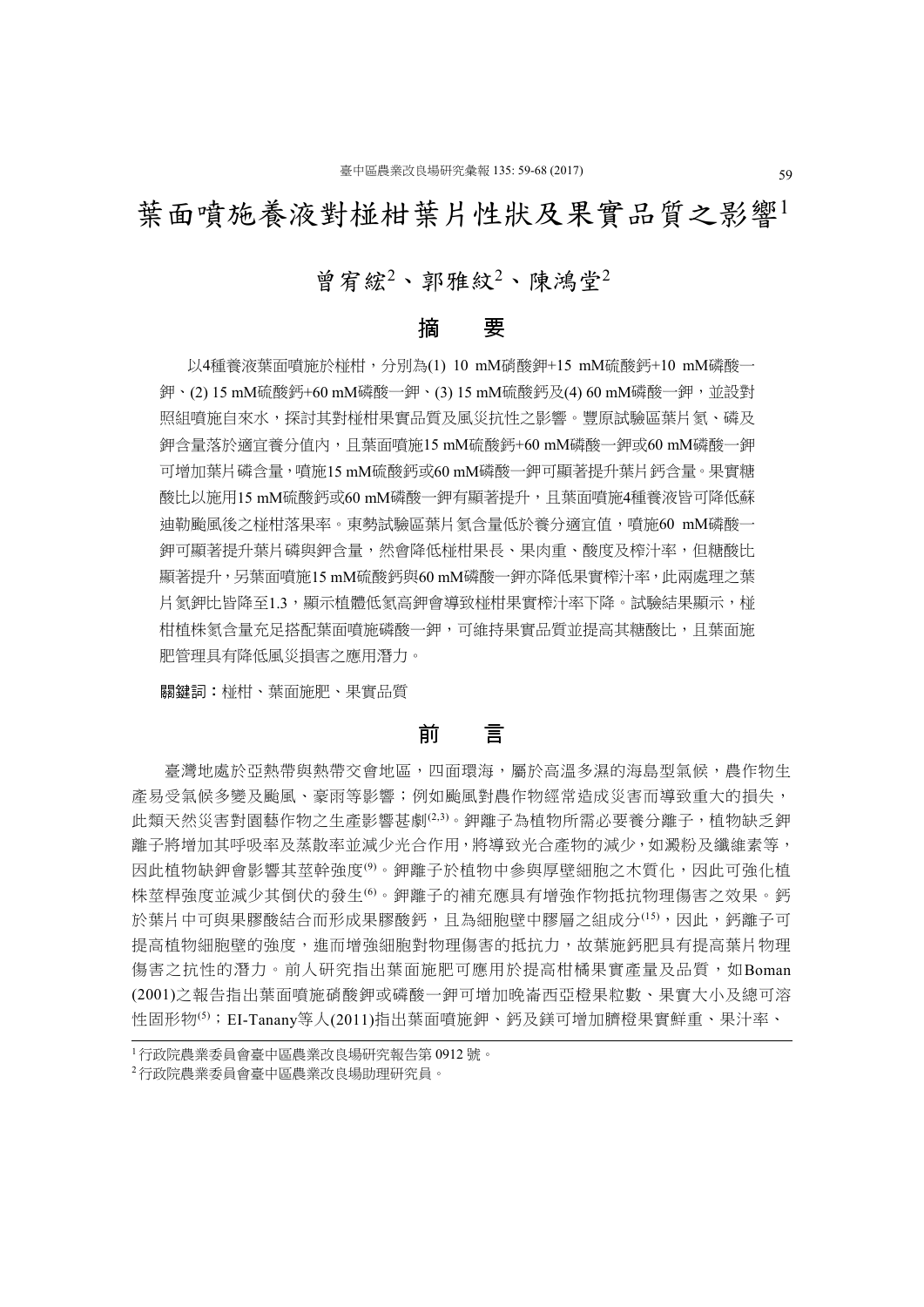總可溶性固形物及產量<sup>(7)</sup>。本研究以葉面噴施不同氡、磷、鉀及鈣養液,以瞭解是否可提高 椪柑對風災物理傷害之抗性,及對椪柑品質之影響,並作為日後風災前椪柑葉面施肥營養管 理之參考。

# 材料與方法

#### 試區設置及試驗處理

本研究以5種處理進行椪柑葉面施肥,包括(1)控制組:自來水,(2)葉施10 mM硝酸鉀+15 mM硫酸鈣+10 mM磷酸一鉀,(3)葉施15 mM硫酸鈣+60 mM磷酸一鉀,(4)葉施15 mM硫酸鈣 及(5)葉施60 mM磷酸一鉀。

試驗園區設置於臺中市東勢與豐原椪柑產區,試驗區採完全逢機區集,5處理,3重複, 每處理重複2株果樹。於當年4月及7月每7~10天葉施養液,每株噴1.5公升,連續施用3次,共 施用6次。椪柑養液施用時期為2015年4月22日、4月29日、5月7日、7月7日、7月15日及7月21 日。

### 土壤分析

土壤樣品先經風乾處理,經2 mm篩網過篩後分別測定土壤化學性質,土壤pH以水土比 1:1;電導度以水土比1:1,分別以電極法測定。土壤有機質含量採用總有機碳分析儀(Elementar vario MAX C)測定。以1 M醋酸銨(pH 7.0)土、溶液比1:10抽出(11,12),濾液用感應耦合電漿光 譜分析儀(Inductively Coupled Plasma-Atomic Emission Spectrometry; ICP-AES, HORIBA JOBIN-YVON ULTIMA 2)測土壤交換性鉀、鈣及鎂含量。土壤以Bray no.1方法抽取(14),並用 感應耦合電漿光譜分析儀測十壤有效性磷。十壤微量要素以0.1 N鹽酸萃取(1),並以感應耦合 電漿光譜分析儀測定。

#### 植體分析

於8月份採非結果枝春梢頂端往下第3葉,並分析葉片之氮、磷、鉀、鈣、鎂、銅、錳、 鋅、鐵及硼含量。植體以濃硫酸及雙氧水消化分解(13),氮用微量擴散法測定(10),磷用比色法 定量<sup>(14)</sup>, 鉀用火焰光度計測定(Sherwood flam photometer 410), 鈣及鎂則用原子吸收光譜儀 (Hitachi Polarized Zeeman Atomic absorption spectrophotometer Z-5000)分析。微量要素銅、錳、 鋅及鐵則以1 N鹽酸抽出(18),並以原子吸收光譜儀(Hitachi Polarized Zeeman Atomic absorption spectrophotometer Z-5000)分析。

#### 園藝性狀調查

處理前,每一植株之東、南、西和北面擇生長勢相同枝條進行標定,葉面施肥後調查同 一植株東、南、西、北四面之枝梢葉片長、寬及厚。果實採收期每株果樹採6顆果實,進行果 重、果皮重、果皮厚、果肉重、榨汁率、糖度、酸度及養分含量並進行果粒數調查。蘇迪勒 颱風後於8月10日調查標定枝條之葉片破損率、全株果粒數與落果數。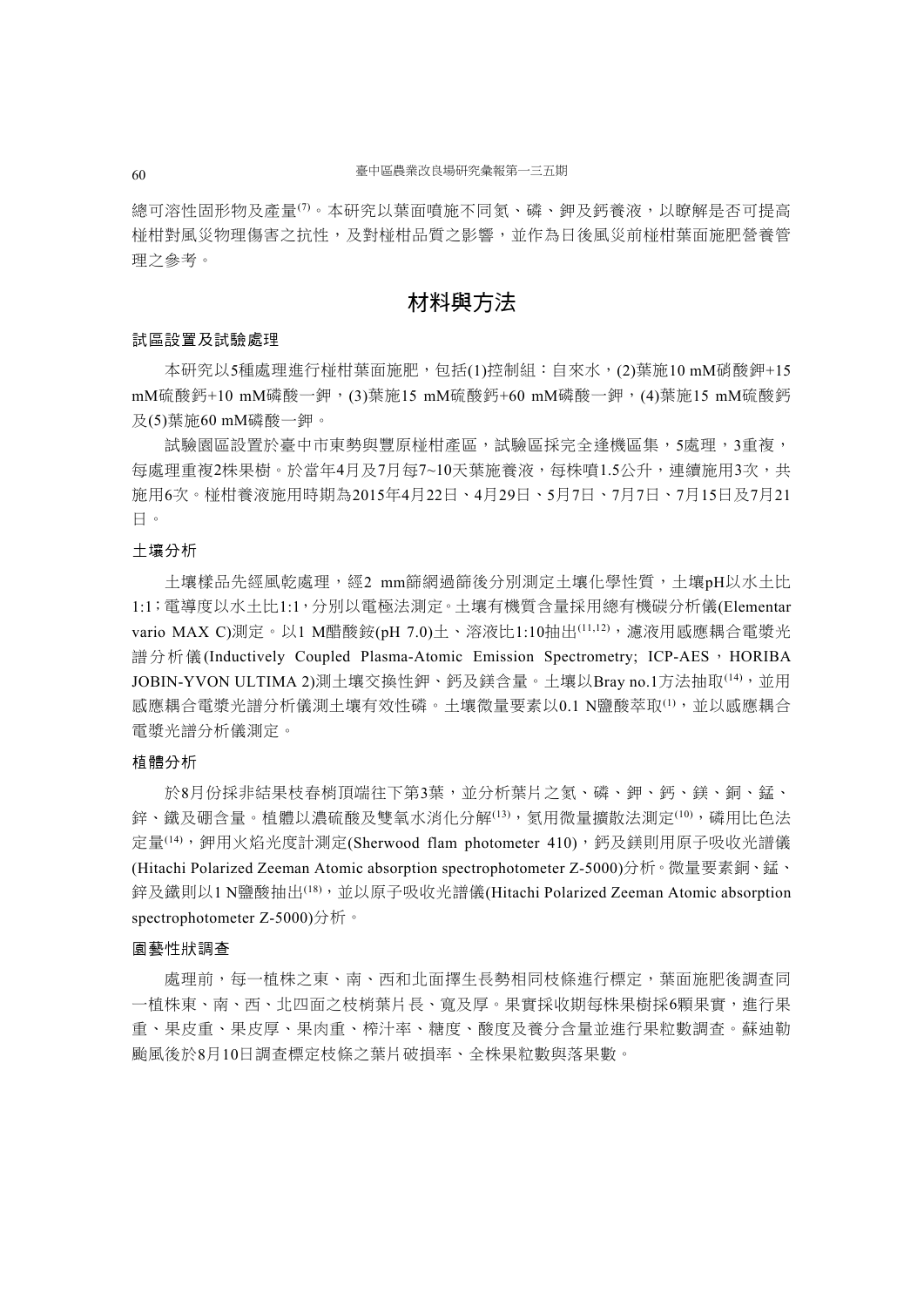統計分析

以Least Significance Difference (LSD)法進行,相同字母代表無顯著差異(p=0.05)。

# 結果與討論

#### 試驗前土壤肥力分析

兩試驗區土壤偏強酸性,東勢試驗區土壤有機質含量較低,兩試驗區之Bray-1磷含量高, 且交換性鈣與鎂含量低(表一及表二)。

表一、豐原試驗區試驗前土壤肥力

Table 1. Soil fertility in Fengyuan District

|           | pH  | $\rm EC$ 1:1 |            | $Bray-1P$ | Exchangeable |     |             |     | Mn   | Zn |    |
|-----------|-----|--------------|------------|-----------|--------------|-----|-------------|-----|------|----|----|
| Treatment | 1:1 |              | ${\rm OM}$ |           | K            | Ca  | Mg          | ∪u  |      |    | Fe |
|           |     | dS/m         | g/kg       |           |              |     | $m\Omega/K$ |     |      |    |    |
| Topsoil   | 4.4 | 0.30         | 32         | 624       | 289          | 523 | 48          |     | 13.5 |    | 64 |
| Subsoil   |     | 0.25         |            | 591       | 177          | 405 | 41          | 35. |      |    | 56 |

表二、東勢試驗區試驗前土壤肥力

Table 2. Soil fertility in Dongshi District

|           | pH  |              |      |         | Exchangeable |     |      |    |    |    | Fe  |
|-----------|-----|--------------|------|---------|--------------|-----|------|----|----|----|-----|
| Treatment | 1:1 | $\rm EC$ 1:1 | OM   | Bray-1P | K            | Ca  | Mg   | ∪u | Mn | Zn |     |
|           |     | dS/m         | g/kg |         |              |     | mg/K |    |    |    |     |
| Topsoil   | 4.8 | 0.51         | 22   | 397     | 239          | 489 | 90   |    |    |    | 188 |
| Subsoil   | 4.6 | 0.36         | 14   | 247     | 170          | 388 | 67   |    | 26 |    |     |

#### 椪柑葉片性狀調查及風災後葉片破損率

豐原椪柑試驗結果顯示(表三), 葉片長、寬及厚度於各處理間無顯著差異,經蘇迪勒颱 風後,其葉片破損率以噴施60 mM磷酸一鉀有顯著降低,其他處理與對照組無顯著差異,葉 面噴施4種養液處理皆有助於減少颱風所導致的落果率。東勢區椪柑試驗結果如表四所示,葉 片長及寬度以施用10 mM硝酸鉀+15 mM硫酸鈣+10 mM磷酸一鉀有顯著增加,葉片厚度於各 處理間無顯著差異,因此試驗區地勢關係,受颱風影響不顯著,於葉片破損及落果率皆不嚴 重,數據無法顯示颱風對果樹之影響。颱風季節防颱要點應為減少落果發生,經豐原區之試 驗結果,顯示葉面噴施含鉀及鈣之養液有減少落果發生的潛力。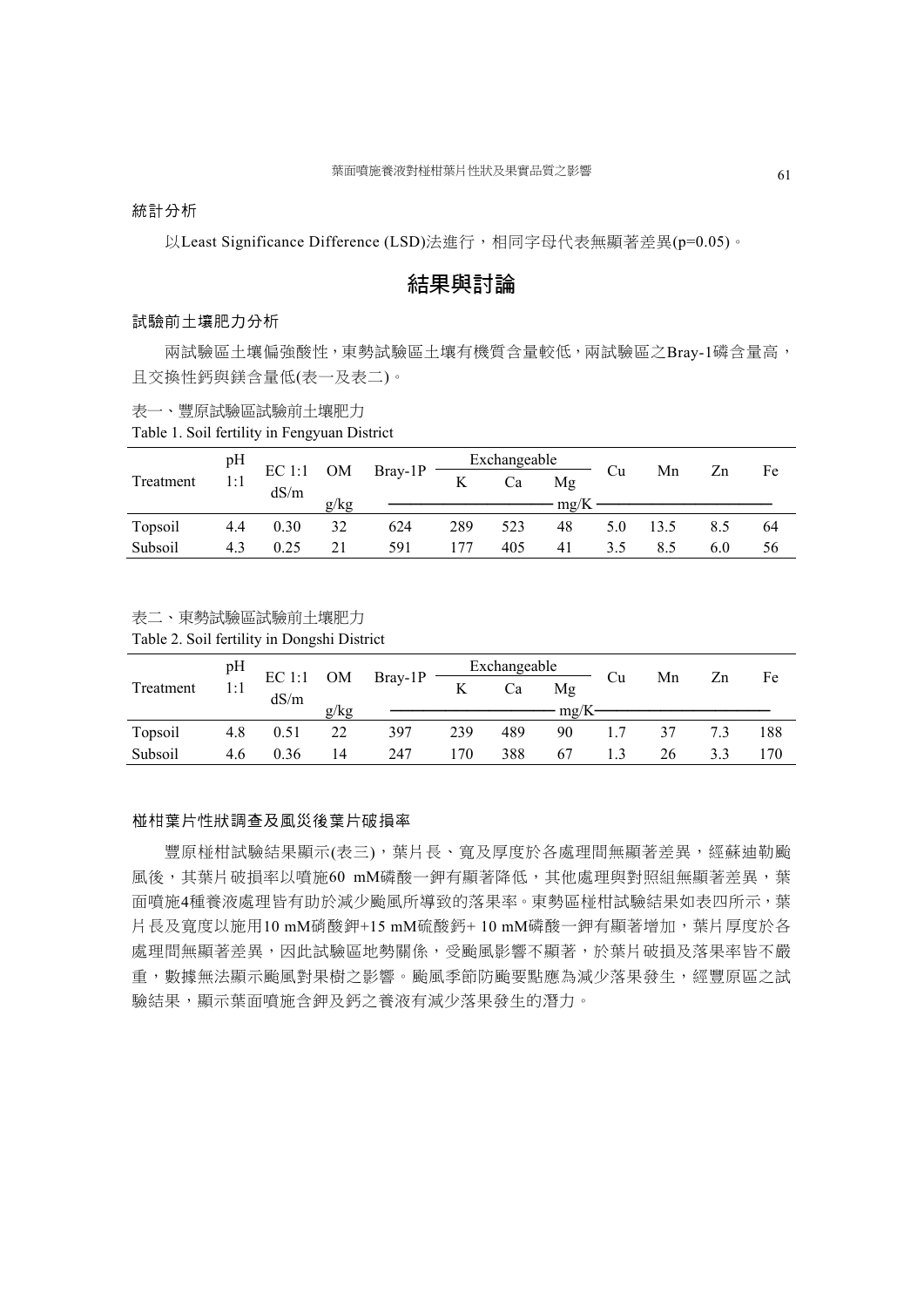# 表三、豐原椪柑葉面噴施養液後之葉片性狀

Table 3. The leaf characteristics of Ponkan after foliar fertilization in Fengyuan experimental orchard

|                                                                                        | Leaf    | Leaf  | Leaf      | Leaf breakdown Fruit drop |                   |
|----------------------------------------------------------------------------------------|---------|-------|-----------|---------------------------|-------------------|
| Treatment                                                                              | length  | width | thickness | rate                      | rate              |
|                                                                                        | mm      | mm    | mm        | $\frac{0}{0}$             | $\%$              |
| Water                                                                                  | $53a^2$ | 25a   | 0.26a     | 6.6a                      | 27.0a             |
| 10 mM KNO <sub>3</sub> +15 mM CaSO <sub>4</sub> +10 mM KH <sub>2</sub> PO <sub>4</sub> | 56a     | 26a   | 0.26a     | 7.9a                      | 7.7 <sub>b</sub>  |
| 15 mM $CaSO_4$ +60 mM $KH_2PO_4$                                                       | 54a     | 26a   | 0.26a     | 3.9ab                     | 14.0 <sub>b</sub> |
| 15 mM $CaSO4$                                                                          | 57a     | 26a   | 0.26a     | 4.5ab                     | 8.6b              |
| $60 \text{ mM } KH_2PO_4$                                                              | 55a     | 28a   | 0.27a     | 0.8 <sub>b</sub>          | 13.0b             |

 $1$  Leaf breakdown rate, % after typhoon Soudelor.

<sup>2</sup> Significant in comparison with control at  $P = 0.05$  (LSD test).

表四、東勢椪柑葉面噴施養液後之葉片性狀

Table 4. The leaf characteristics of Ponkan after foliar fertilization in Dongshi experimental orchard

|                                                                                          | Leaf            | Leaf            | Leaf            | Leaf breakdown Fruit drop |      |
|------------------------------------------------------------------------------------------|-----------------|-----------------|-----------------|---------------------------|------|
| Treatment                                                                                | length          |                 | width thickness | rate $1$                  | rate |
|                                                                                          | mm              | mm              | mm              | $\frac{0}{0}$             | $\%$ |
| Water                                                                                    | $53h^2$         | 26 <sub>b</sub> | 0.25a           | 0.8                       | 0.7  |
| $10$ mM KNO <sub>3</sub> +15 mM CaSO <sub>4</sub> +10 mM KH <sub>2</sub> PO <sub>4</sub> | 59a             | 29a             | 0.26a           | 0                         | 0.2  |
| 15 mM $CaSO_4$ +60 mM $KH_2PO_4$                                                         | 53 <sub>b</sub> | 26 <sub>b</sub> | 0.26a           | 0                         | 0.2  |
| 15 mM $CaSO4$                                                                            | 56ab            | 27ab            | 0.25a           | 0                         | 0.1  |
| $60 \text{ mM KH}$ <sub>2</sub> PO <sub>4</sub>                                          | 53 <sub>b</sub> | 26 <sub>b</sub> | 0.26a           | 0.2                       | 0.2  |

<sup>1</sup> Leaf breakdown rate, % after typhoon Soudelor.

<sup>2</sup> Significant in comparison with control at  $P = 0.05$  (LSD test).

#### 椪柑葉片養分分析

豐原試驗區柑橘葉片磷含量以施用15 mM硫酸鈣+60 mM磷酸一鉀或60 mM磷酸一鉀呈 顯著增加,葉片鈣含量則以施用15 mM硫酸鈣或60 mM磷酸一鉀有顯著增加,葉片鎂及銅含 量以施用15 mM硫酸鈣+60 mM磷酸一鉀顯著降低,其他葉片養分於各處理間無顯著差異(表 五)。東勢試驗區椪柑葉片磷含量以施用15 mM硫酸鈣+60 mM磷酸一鉀或60 mM磷酸一鉀呈增 加趨勢,施用60 mM磷酸一鉀可顯著增加葉片鉀含量,降低葉片錳含量(表六)。結果顯示,葉 面噴施養液可提高葉片中該噴施養液之要素養分含量。葉片養分含量與養分適宜值比較,豐 原試驗區葉片鐵含量較適宜值低,而東勢試驗區葉片氮及銅含量低於適宜值,顯示東勢試驗 區之樹體氮含量不足。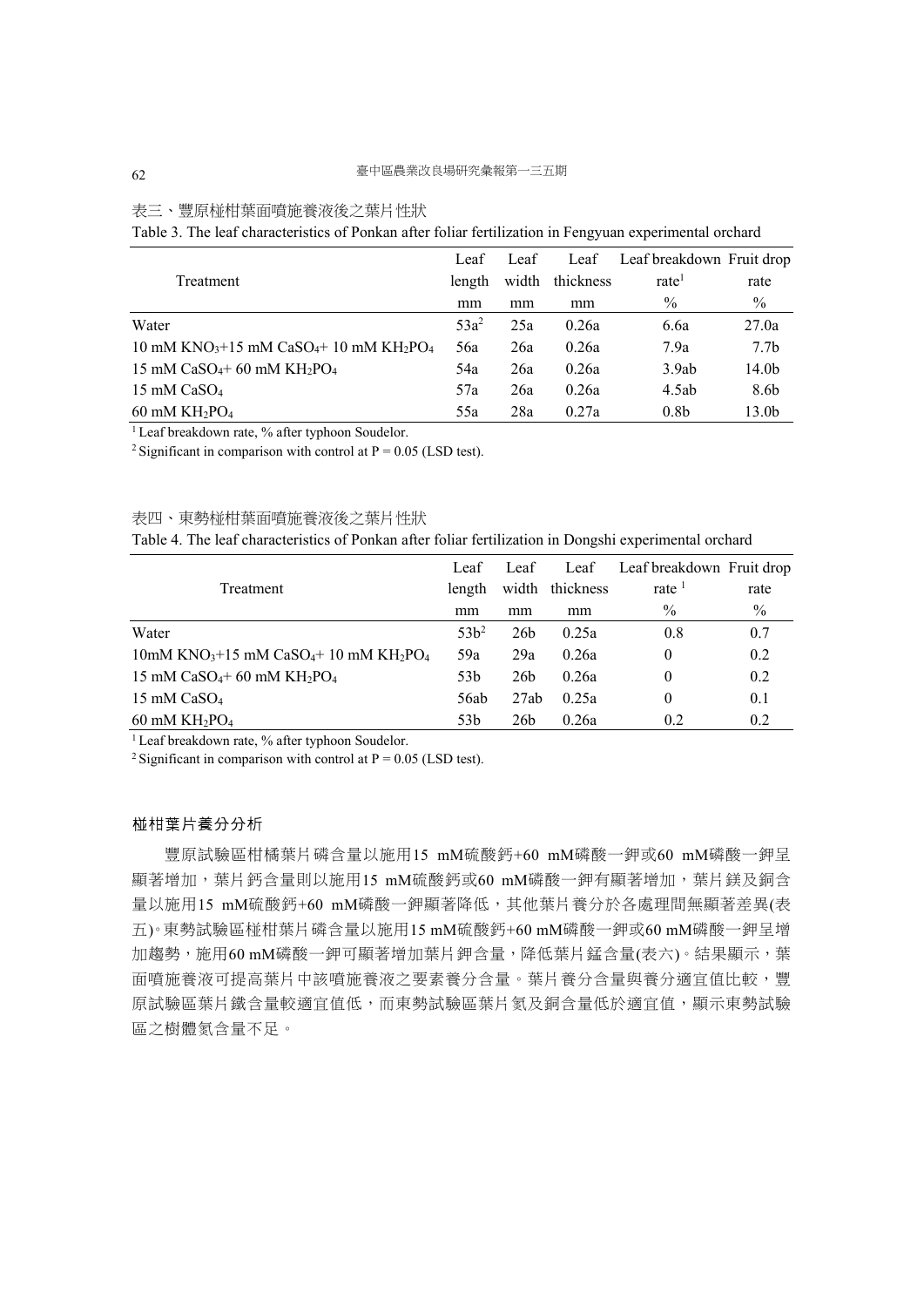| 表五、豐原試驗區椪柑葉面施用不同養液後之葉片養分含量 |
|----------------------------|
|----------------------------|

Table 5. The elemental nutrients of Ponkan leaf after applying different foliar fertilizer in Fengyuan **District** 

|                        | N           | P                 | K             | Ca             | Mg                | Cu               | Mn    | Zn      | Fe    |
|------------------------|-------------|-------------------|---------------|----------------|-------------------|------------------|-------|---------|-------|
| Treatment <sup>1</sup> |             |                   | $\frac{0}{0}$ |                |                   |                  |       | -mg/kg- |       |
| $\overline{1}$         | $2.3a^2$    | 0.12 <sub>b</sub> | 0.97a         | 2.3c           | 0.24a             | 4.0ab            | 151a  | 38a     | 38a   |
| 2                      | 2.3a        | 0.13ab            | 1.03a         | 2.3c           | 0.23ab            | 5.0a             | 155a  | 35a     | 35a   |
| 3                      | 2.5a        | 0.14a             | 0.95a         | 2.4bc          | 0.21 <sub>b</sub> | 3.7 <sub>b</sub> | 151a  | 29a     | 29a   |
| $\overline{4}$         | 2.2a        | 0.13ab            | 1.06a         | 2.9ab          | 0.25a             | 4.3ab            | 170a  | 31a     | 31a   |
| .5                     | 2.5a        | 0.14a             | 1.17a         | 3.1a           | 0.24a             | 5.0a             | 146a  | 33a     | 33a   |
| Reference $13$         | $2.3 - 2.9$ | $0.09 - 0.15$     | $1.2 - 1.7$   | $2.5 - 5.0$    | $0.30 - 0.45$     | $5-10$           | 20-75 | 25-80   | 40-60 |
| Reference $24$         | $3.0 - 3.4$ | $0.15 - 0.25$     | $0.9 - 1.1$   | $\blacksquare$ | $0.17 - 0.44$     |                  |       |         |       |

 $1.1$ . control, 2. 10 mM KNO<sub>3</sub>+15 mM CaSO<sub>4</sub>+ 10 mM KH<sub>2</sub>PO<sub>4</sub>, 3. 15 mM CaSO<sub>4</sub>+ 60 mM KH<sub>2</sub>PO<sub>4</sub>, 4. 15 mM CaSO4, 5. 60 mM KH2PO4.

<sup>2</sup> Significant in comparison with control at  $P = 0.05$  (LSD test).

 $3$  reference from  $\frac{36}{1972}$ .

4 reference from Uchida, 2000.

#### 表六、東勢試驗區椪柑葉面施用不同養液後之葉片養分含量

Table 6. The elemental nutrients of Ponkan leaf after applying different foliar fertilizer in Dongshi District

| Treatment <sup>1</sup> | N           | P                 | K                 | Сa                       | Mg            | Сu     | Mn               | Zn    | Fe    |
|------------------------|-------------|-------------------|-------------------|--------------------------|---------------|--------|------------------|-------|-------|
|                        |             |                   | $\Omega$          |                          |               |        | $-mg/kg-$        |       |       |
| $\mathbf{1}$           | $1.76a^2$   | 0.16ab            | 1.18b             | 2.6a                     | 0.29a         | 2.3a   | 271a             | 56a   | 81a   |
| 2                      | 1.69a       | 0.16 <sub>b</sub> | 1.20 <sub>b</sub> | 2.6a                     | 0.24a         | 2.0a   | 259ab            | 53a   | 76a   |
| 3                      | 1.70a       | 0.18a             | 1.33ab            | 2.6a                     | 0.28a         | 2.0a   | 238ab            | 53a   | 73a   |
| $\overline{4}$         | 1.79a       | 0.16 <sub>b</sub> | 1.26 <sub>b</sub> | 2.6a                     | 0.25a         | 2.3a   | 234ab            | 50a   | 68a   |
| 5                      | 1.87a       | 0.18a             | 1.49a             | 2.5a                     | 0.28a         | 2.3a   | 221 <sub>b</sub> | 48a   | 74a   |
| Reference $13$         | $2.3 - 2.9$ | $0.09 - 0.15$     | $1.2 - 1.7$       | $2.5 - 5.0$              | $0.30 - 0.45$ | $5-10$ | 20-75            | 25-80 | 40-60 |
| Reference $24$         | $3.0 - 3.4$ | $0.15 - 0.25$     | $0.9 - 1.1$       | $\overline{\phantom{a}}$ | $0.17 - 0.44$ |        |                  |       |       |

 $\frac{1}{11}$ . control, 2.10 mM KNO<sub>3</sub>+15 mM CaSO<sub>4</sub>+ 10 mM KH<sub>2</sub>PO<sub>4</sub>, 3.15 mM CaSO<sub>4</sub>+ 60 mM KH<sub>2</sub>PO<sub>4</sub>, 4.15 mM CaSO4, 5. 60 mM KH2PO4

<sup>2</sup> Significant in comparison with control at  $P = 0.05$  (LSD test).

<sup>3</sup> reference from  $\frac{m}{1972}$ <br><sup>4</sup> reference from Uchida, 2000

### 椪柑果實品質調查

豐原試驗區椪柑果實酸度以施用10 mM硝酸鉀+15 mM硫酸鈣+10 mM磷酸一鉀最高,噴 施其他3種養液處理,果實酸度呈降低趨勢,其中以葉面噴施15 mM硫酸鈣或60 mM磷酸一鉀 可顯著增加糖酸比,提高柑橘甜味。果實外觀性狀於各養液處理間無顯著差異(表七)。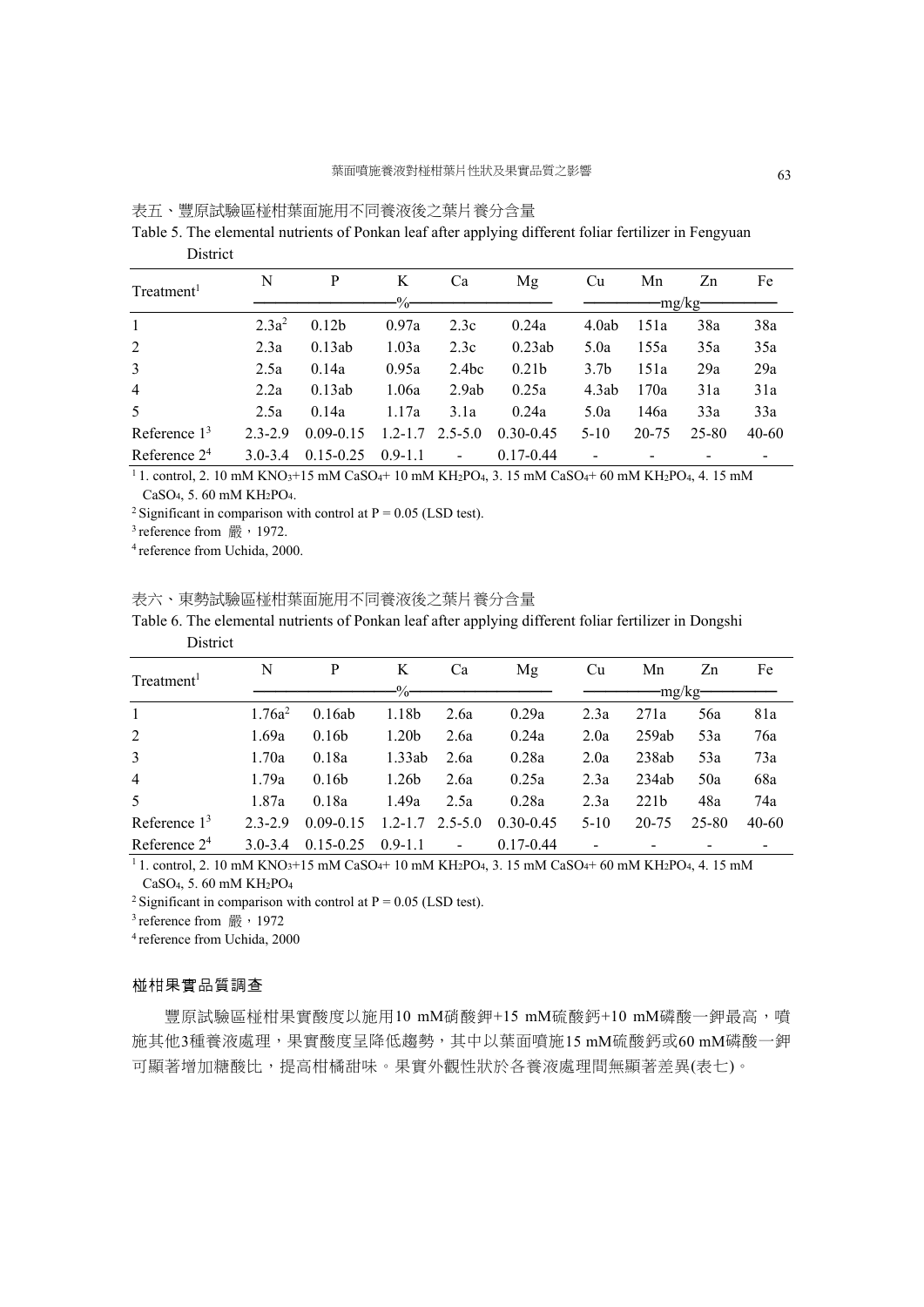東勢試驗區椪柑經葉面噴施60 mM磷酸一鉀其果長、果肉重、榨汁率及酸度較對照組低, 而糖酸比則較對照組為高,另葉面噴施15 mM硫酸鈣+60 mM磷酸一鉀其果實榨汁率較對照組 低(表八)。豐原試驗區果實大小及果肉重未因噴施60 mM磷酸一鉀較對照組低,顯示不同土壤 營養管理將導致葉面噴施養液效果的差異,經比較此兩試驗區之葉片氮含量(表五、表六), 顯示東勢試驗區葉片氮含量不足,且於缺氮情形下,葉面噴施磷酸一鉀將顯著影響葉片氮鉀 比,如豐原試驗區對照組葉片氮鉀比為2.37,葉面噴施15 mM硫酸鈣+60 mM磷酸一鉀其氮鉀 比2.63,葉面噴施磷酸一鉀其氮鉀比為2.14;東勢試驗區對照組葉片氮鉀比為1.49,葉面噴施 15 mM硫酸鈣+60 mM磷酸一鉀其氮鉀比降為1.28,葉面噴施磷酸一鉀其氮鉀比降為1.26,結 果顯示,柑橘樹體氮含量不足情況下,葉面噴施磷酸一鉀,將導致果肉重量及榨汁率降低, 然而由兩試驗區之結果可確認葉面噴施60 mM磷酸一鉀可降低果實酸度,提升果實甜度。另 比較東勢試驗區葉片氮鉀比與果實榨汁率,推測葉片氮鉀比降低至1.3即可能發生果實榨汁率 下降情形。前人研究亦曾以氯化鉀、硫酸鉀、硝酸鉀與磷酸一鉀進行柑橘液態施肥並探討對 果實品質之影響,結果顯示施用磷酸一鉀較其他3種鉀源,可增加果實糖酸比(16),此與本研 究以葉面噴施磷酸一鉀而提高果實糖酸比之結果相似。另前人研究提及柑橘吸收過量鉀肥, 有導致果實榨汁率下降的趨勢(8),此結果與本試驗發現豐原試驗區果實榨汁率較東勢試驗區 高,且葉片氮鉀比降低至1.3則榨汁率下降相似。此兩試驗區之柑橘果粒數不因葉面施用養液 而有顯著差異。

|                        | Fruit      | Fruit | Fruit | Peel                                                | Peel  | Pulp   | Juice | TSS         | Acid              |                    | Fruit  |
|------------------------|------------|-------|-------|-----------------------------------------------------|-------|--------|-------|-------------|-------------------|--------------------|--------|
| Treatment <sup>1</sup> | weight     |       |       | length width thickness weight weight content degree |       |        |       |             | $\frac{0}{0}$     | TSS/Acid           | number |
|                        | g          | mm    | mm    | mm                                                  | g     | g      | $\%$  | <b>Brix</b> |                   |                    | plant  |
|                        | $252.2a^2$ | 73.9a | 79.5a | 3.6a                                                | 64.7a | 187.5a | 67.0a | 9.4a        | 0.53ab            | 17.9 <sub>bc</sub> | 233a   |
| 2                      | 251.8a     | 75.5a | 78.9a | 3.7a                                                | 66.3a | 185.5a | 70.1a | 9.6a        | 0.57a             | 17.1c              | 273a   |
| 3                      | 246.9a     | 73.0a | 77.3a | 3.6a                                                | 60.1a | 186.8a | 68.6a | 9.5a        | 0.50 <sub>b</sub> | 19.2ab             | 256a   |
| 4                      | 239.7a     | 73.3a | 77.9a | 3.6a                                                | 59.8a | 179.9a | 69.9a | 9.5a        | 0.48b             | 20.1a              | 285a   |
| 5                      | 260.3a     | 75.0a | 79.4a | 3.7a                                                | 65.0a | 195.3a | 67.6a | 9.5a        | 0.48 <sub>b</sub> | 20.2a              | 225a   |

表七、豐原椪柑果實品質調查

|  | Table 7. The fruit characteristics of Ponkan after foliar fertilizations in Fengyuan experimental orchard |  |  |  |  |
|--|-----------------------------------------------------------------------------------------------------------|--|--|--|--|
|  |                                                                                                           |  |  |  |  |

<sup>1</sup> 1, control, 2, 10 mM KNO<sub>3</sub>+15 mM CaSO<sub>4</sub>+ 10 mM KH<sub>2</sub>PO<sub>4</sub>, 3, 15 mM CaSO<sub>4</sub>+ 60 mM KH<sub>2</sub>PO<sub>4</sub>, 4, 15 mM CaSO4, 5. 60 mM KH2PO4

<sup>2</sup> Significant in comparison with control at  $P = 0.05$  (LSD test).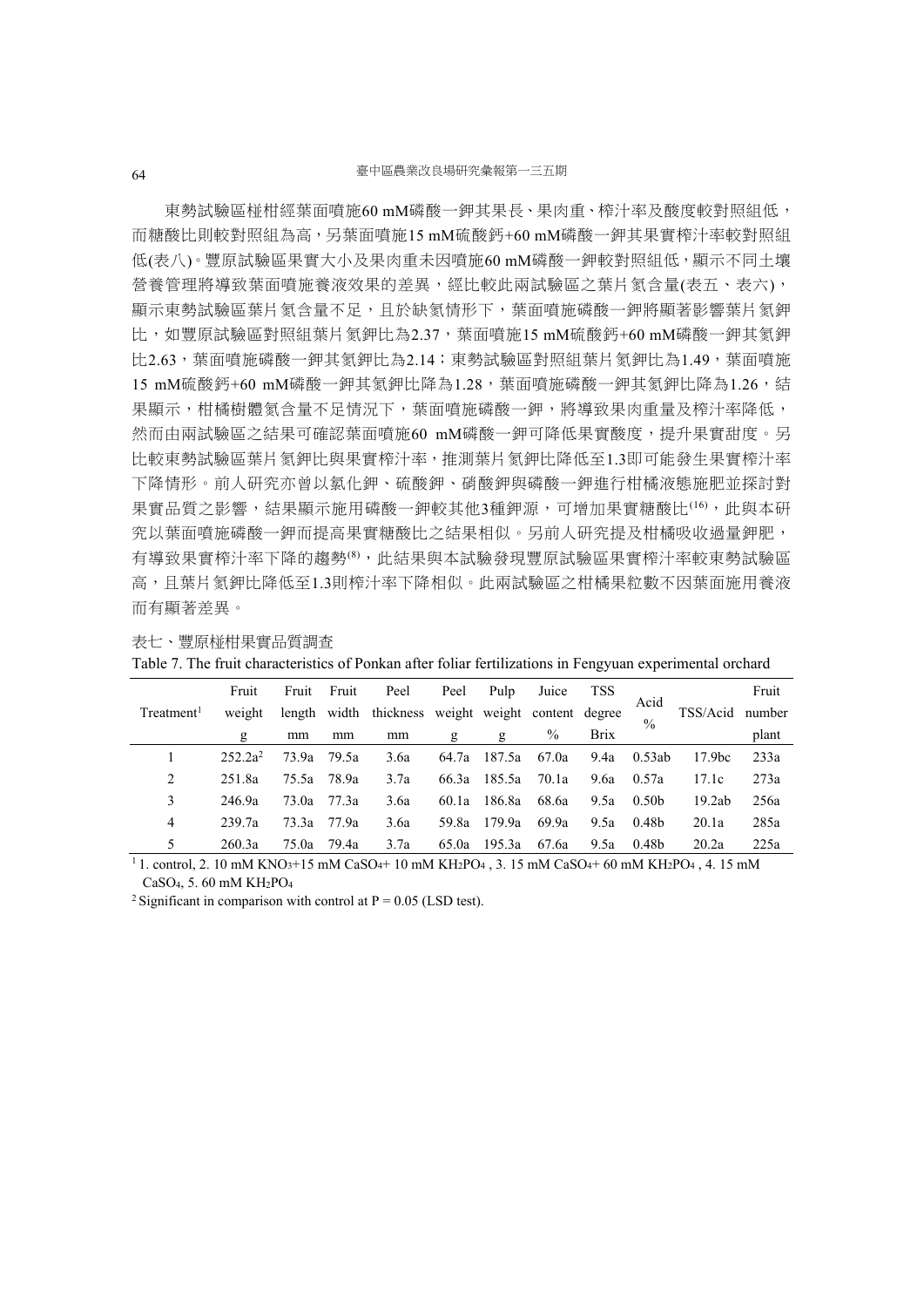|                        | Fruit       | Fruit        | Fruit         | Peel                                         | Peel  | Pulp          | Juice         | TSS         | Acid              |                   | Fruit |
|------------------------|-------------|--------------|---------------|----------------------------------------------|-------|---------------|---------------|-------------|-------------------|-------------------|-------|
| Treatment <sup>1</sup> | weight      | length       |               | width thickness weight weight content degree |       |               |               |             | $\frac{0}{0}$     | TSS/Acid number   |       |
|                        | g           | mm           | mm            | mm                                           | g     | g             | $\frac{0}{0}$ | <b>Brix</b> |                   |                   | plant |
|                        | $236.1ab^2$ | 75.3a        | 77.0ab        | 3.1a                                         | 61.2a | 174.9a        | 64.3a         | 9.2a        | 0.62a             | 15.3 <sub>b</sub> | 231a  |
| 2                      | 239.9a      | 72.2ab 79.7a |               | 3.2a                                         | 63.3a | 176.6a        | 63.3a         | 9.1a        | 0.61ab            | 17.3ab            | 323a  |
| 3                      | 234.3ab     | 75.4a        | 77.4ab        | 3.4a                                         | 65.0a | 169.3ab 54.8c |               | 9.1a        | 0.57ab            | 16.2ab            | 213a  |
| 4                      | 245.5a      |              | 74.9ab 79.4ab | 3.2a                                         | 64.1a | 181.4a        | 61.4ab        | 9.1a        | 0.54ab            | 17.2ab            | 235a  |
| 5                      | 215.9b      | 71.5b        | 76.7b         | 3.1a                                         | 57.9a | 158.0b        | 56.8bc        | 9.1a        | 0.51 <sub>b</sub> | 18.1a             | 221a  |

表八、東勢椪柑果實品質調查

Table 8. The fruit characteristics of Ponkan after foliar fertilizations in Dongshi experimental orchard

<sup>1</sup> 1. control, 2. 10 mM KNO<sub>3</sub>+15 mM CaSO<sub>4</sub>+ 10 mM KH<sub>2</sub>PO<sub>4</sub>, 3. 15 mM CaSO<sub>4</sub>+ 60 mM KH<sub>2</sub>PO<sub>4</sub>, 4. 15 mM CaSO4, 5. 60 mM KH2PO4

<sup>2</sup> Significant in comparison with control at  $P = 0.05$  (LSD test).

#### 椪柑果實養分分析

豐原試驗區果實鋅含量,以葉面噴施15 mM硫酸鈣而顯著降低,而鐵含量則以葉面噴施 15 mM硫酸鈣+60 mM磷酸一鉀或15 mM硫酸鈣顯著降低(表九)。東勢試驗區葉面噴施15 mM 硫酸鈣會降低果實磷含量,而葉面噴施10 mM 硝酸鉀+15 mM硫酸鈣+10 mM磷酸一鉀則可增 加果實鈣含量(表十)。

| 表九 | 豐原椪柑果實養分分析 |
|----|------------|
|    |            |

Table 9. Analysis of Ponkan fruit nutrients after foliar fertilizations in Fengyuan experimental orchard

| Treatment <sup>1</sup> | N        |      | K    | Ca   | Mg   | Cu   | Mn   | Zn      | Fe   | B   |
|------------------------|----------|------|------|------|------|------|------|---------|------|-----|
|                        |          |      | g/kg |      |      |      |      | -mg/kg- |      |     |
|                        | $9.3a^2$ | 1.4a | 12a  | 2.8a | 1.1a | 4.3a | 3.3a | 5.3ab   | 18ab | 19a |
| 2                      | 8.2a     | 1.4a | 12a  | 2.5a | 1.0a | 4.0a | 3.0a | 5.0abc  | 13bc | 18a |
|                        | 7.5a     | 1.3a | 11a  | 2.5a | 1.0a | 3.3a | 2.7a | 4.3bc   | 12c  | 18a |
| 4                      | 8.4a     | 1.4a | 11a  | 2.6a | 1.0a | 3.3a | 3.3a | 4.0c    | 12c  | 18a |
|                        | 8.3a     | 1.4a | 12a  | 2.6a | 1.0a | 4.0a | 3.3a | 5.7a    | 19a  | 18a |

 $\frac{1}{11}$ , control, 2.10 mM KNO<sub>3</sub>+15 mM CaSO<sub>4</sub>+10 mM KH<sub>2</sub>PO<sub>4</sub>, 3.15 mM CaSO<sub>4</sub>+ 60 mM KH<sub>2</sub>PO<sub>4</sub>, 4.15 mM CaSO4, 5. 60 mM KH2PO4

<sup>2</sup> Significant in comparison with control at  $P = 0.05$  (LSD test).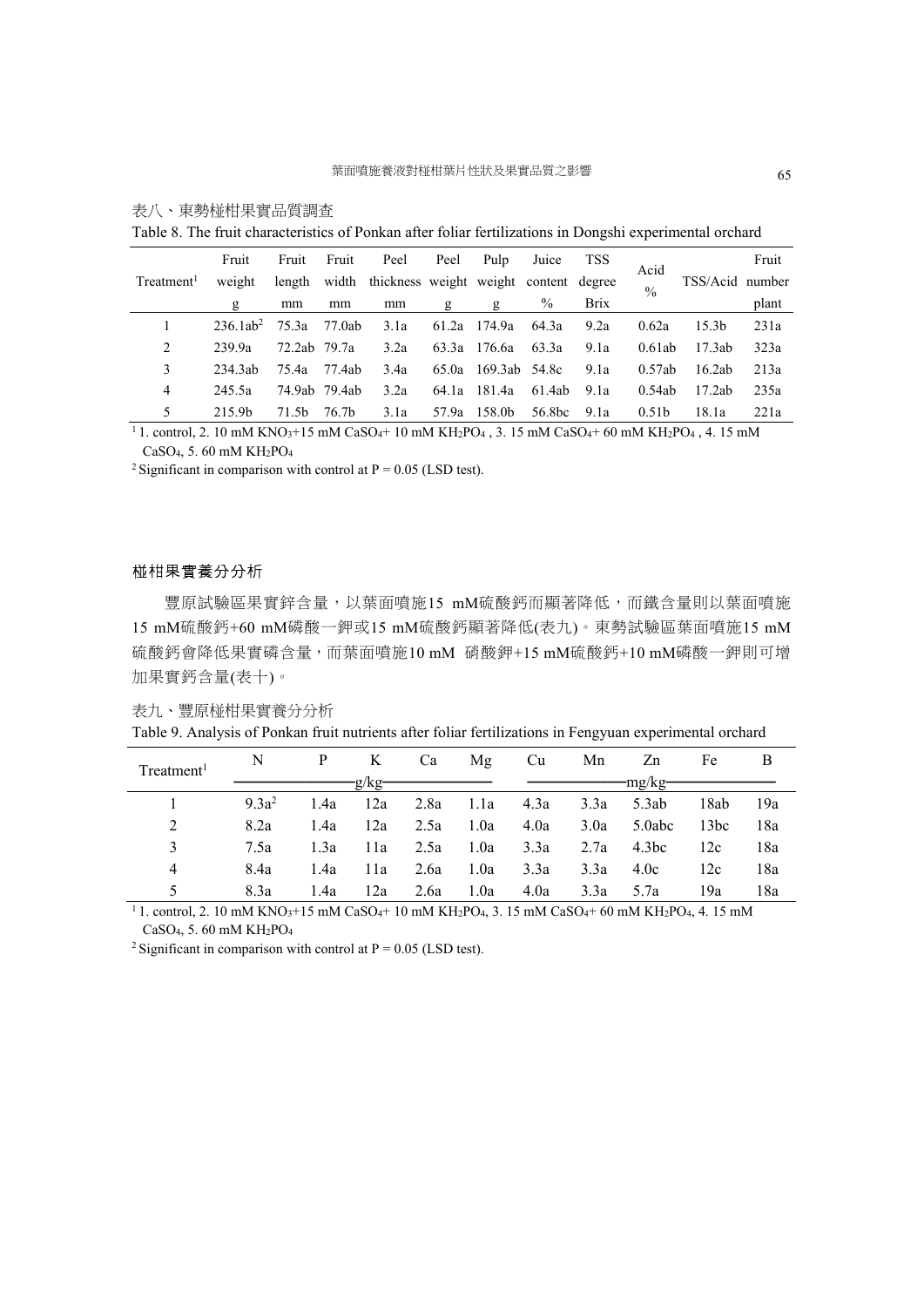| Treatment <sup>1</sup> | N        |                  | K   | Ca               | Mg   | Cu   | Mn        | Zn    | Fe  | B   |
|------------------------|----------|------------------|-----|------------------|------|------|-----------|-------|-----|-----|
|                        | $-g/kg$  |                  |     |                  |      |      |           |       |     |     |
|                        | $7.2a^2$ | 1.7a             | 14a | 4.1b             | 1.5a |      | 6.5a 7.2a | 11.2a | 28a | 15a |
| 2                      | 7.9a     | 1.8a             | 15a | 4.5a             | 1.7a | 5.0a | 6.3a      | 7.0a  | 21a | 15a |
|                        | 7.9a     | 1.8a             | 14a | 3.9 <sub>b</sub> | 1.5a | 3.8a | 6.3a      | 6.0a  | 16a | 15a |
| $\overline{4}$         | 6.6a     | 1.3 <sub>b</sub> | 14a | 4.1b             | 1.6a | 3.8a | 6.0a      | 6.8a  | 35a | 14a |
|                        | 7.3a     | 1.8a             | 15a | 4.2ab            | 1.5a | 3.5a | 6.0a      | 5.5a  | 15a | 15a |

表十、東勢柑橘果實養分分析

Table 10. Analysis of Ponkan fruit nutrients after foliar fertilizations in Dongshi experimental orchard

 $11$ . control, 2. 10 mM KNO<sub>3</sub>+15 mM CaSO<sub>4</sub>+ 10 mM KH<sub>2</sub>PO<sub>4</sub>, 3. 15 mM CaSO<sub>4</sub>+ 60 mM KH<sub>2</sub>PO<sub>4</sub>, 4. 15 mM CaSO4, 5. 60 mM KH2PO4.

<sup>2</sup> Significant in comparison with control at  $P = 0.05$  (LSD test).

# 結 論

本試驗結果顯示,於4月份及7月份葉面噴施養液,可提升椪柑果實品質,並具應用於減 少颱風對其損害之潛力。其中,植體氮含量充足搭配葉面噴施60 mM磷酸一鉀可增加椪柑糖 酸比,然而植體氮含量不足,葉面噴施磷酸一鉀,雖可提高椪柑果實糖酸比,然而會降低果 實大小、果肉重及榨汁率。葉片養分分析結果顯示,葉片氮鉀比降低至1.3即可能發生果實榨 汁率下降情形。葉面噴施養液效果應搭配土壤施肥管理,確實掌握樹體養分狀況,即可藉由 葉面施肥提高椪柑果實品質。

## 參考文獻

- 1. 吳正宗 2008 微量要素 p.67-69 土壤與肥料分析手冊(一) 土壤化學性質分析 中華土 壤肥料學會編印。
- 2. 張致盛、陳怡靜、張林仁 2009 臺灣果樹農業氣象災害與因應策略 作物、環境與生物資訊  $6: 61-71$
- 3. 黃子彬 2010 全球氣候變遷對台灣果樹產業之影響與因應對策 p.1-25 宜蘭地區果樹產業 發展研討會專刊。
- 4. 嚴夢如 1972 柑桔葉片分析在施肥上之應用 農業研究 21(4): 250-255。
- 5. Boman, B. J. 2001. Foliar nutrient sprays influence yield and size of Valencia orange. Proc. Fla. State. Hort. Soc. 114: 83-88.
- 6. Datta, S. K. and D. S. Mikkelsen. 1985. Potassium nutrition of rice. p. 665-699. In: Munson, R. D. (eds.). Potassium in agriculture. ASA, Madison, Wisconsin. USA.
- 7. EI-Tanany, M. M., M. N. Abdel Messih and M. A. Shama. 2011. Effects of foliar application with potassium, calcium and magnesium on yield, fruit quality and mineral composition of Washington navel orange trees. Alexandria Science Exchange Journal 32: 65-75.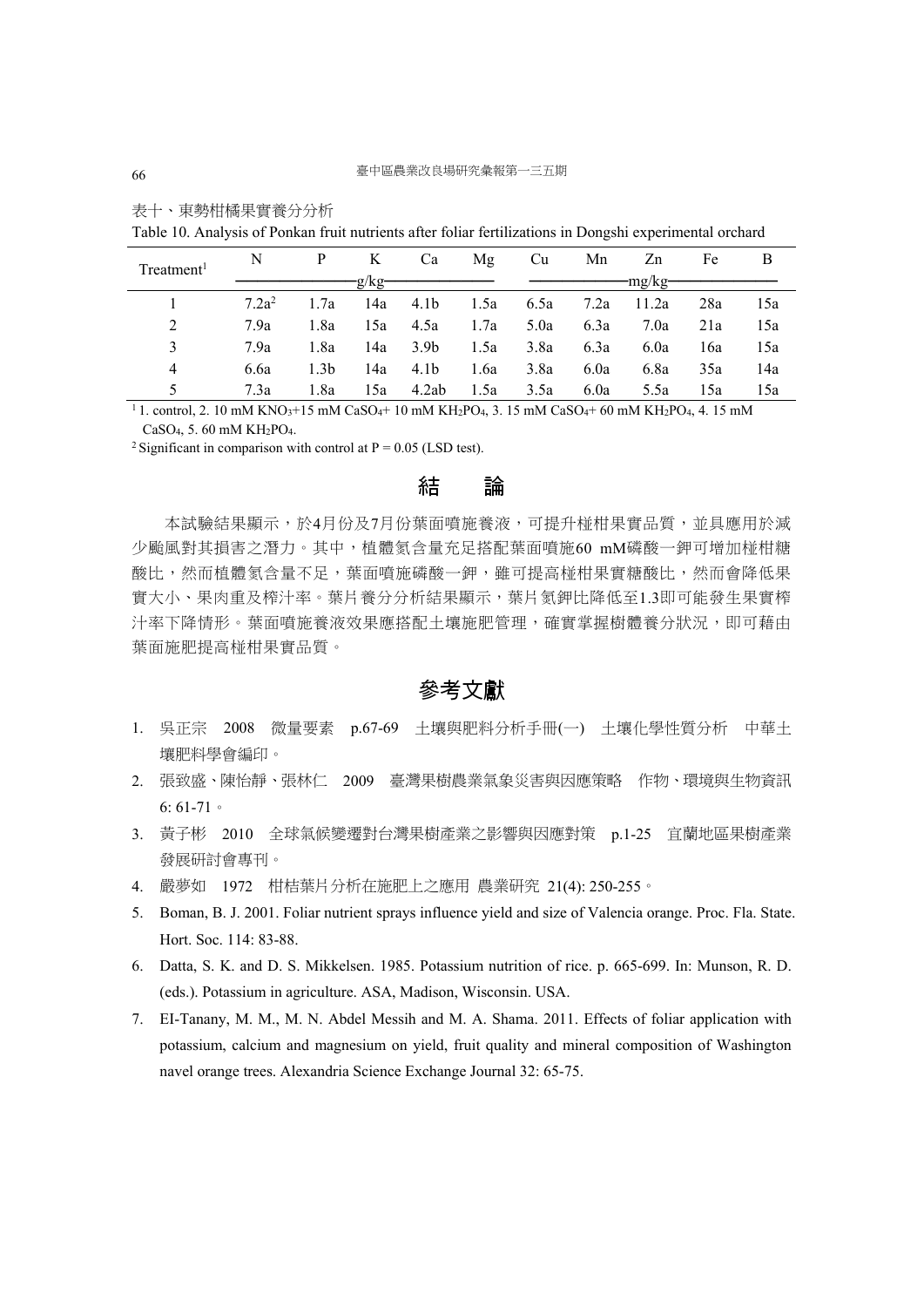- 8. Fullelove, G., K. Walsh, P. Subedi, R. Shaw and G. Pinnington. 2004. Final report: CT03029 Management of internal dryness of imperial mandarins. Horticulture Australia Ltd., Final project report No., Rockhampton.
- 9. Kant, S. and U. Kafkafi. 2002. Potassium and abiotic stresses in plants. P.233-251. In: Pasricha N. S. and S. K. Bansal (eds.). Potassium for sustainable crop production. Potash Institute of India, Gurgaon.
- 10. Keeney, D. R. and D. W. Nelson. 1982. Nitrogen-inorganic forms. p.643-698. In: Page, A. L., R. H. Miller and D. R. Keeney (eds.). Methods of Soil Analysis Part 2. Academic Press, Inc., New York.
- 11. Kundsen, D. and G. A. Peterson. 1982. Lithium, sodium, and potassium. p.225-246. In: Page, A. L., R. H. Miller and D. R. Keeney (eds.). Methods of Soil Analysis. Part 2. Academic Press, Inc., New York.
- 12. Lanyon, L. E. and W. R. Heald. 1982. Magnesium, calcium, strontium, and barium. p.247-262. In: Page, A. L., R. H. Miller and D. R. Keeney (eds.). Methods of Soil Analysis Part 2. Academic Press, Inc., New York.
- 13. Lowther, J. R. 1980. Use of single sulfuric acid hydrogen peroxide disgest for the analysis of Pinus radiata, needles. Commun. Soil Sci. Plant Analysis 11: 175-188.
- 14. Olsen, S. R. and L. E. Sommers. 1982. Phosphorus. p.403-430. In: Page, A. L., R. H. Miller and D. R. Keeney (eds.). Methods of Soil Analysis. Part 2. Academic Press, Inc., New York.
- 15. Rahman, M. and Z. K. Punja. 2009. Calcium and plant disease. P.57-78. In:Datnoff, L. E., W.H. Elmer, and D.M. Huber (eds.). Mineral Nutrient and Plant Disease.
- 16. Shirgure, P. S. and A. K. Srivastava. 2015. Potassium fertigation in Nagpur Mandarin. P.175-176 in: Goyal, M. R (eds.). Sustainable micro irrigation management for trees and vines. Apple academic press, Toronto New Jersey.
- 17. Uchida, R. 2000. Recommended plant tissue nutrient levels for some vegetable, fruit, and ornamental foliage and flowering plants in Hawaii. p. 61. In: Silva, J.A. and R. Uchida (eds.). Plant nutrient management in Hawaii's soils. Approaches for tropical and subtropical agriculture. College of tropical agriculture and human resources, university of Hawaii at Manoa.
- 18. Yoshida, S., D. A. Forno, J. H. Cock and K. A. Gomez. 1976. Procedures for routine analysis of zinc, copper, manganese, calcium, magnesium, potassium, and sodium by atomic absorption spectrophotometry and flame photometry. p. 27-34. In: Yoshida, S., D. A. Forno, J. H. Cock and K. A. Gomez (eds.). Laboratory manual for physiological studies of rice. IRRI. Philippines.